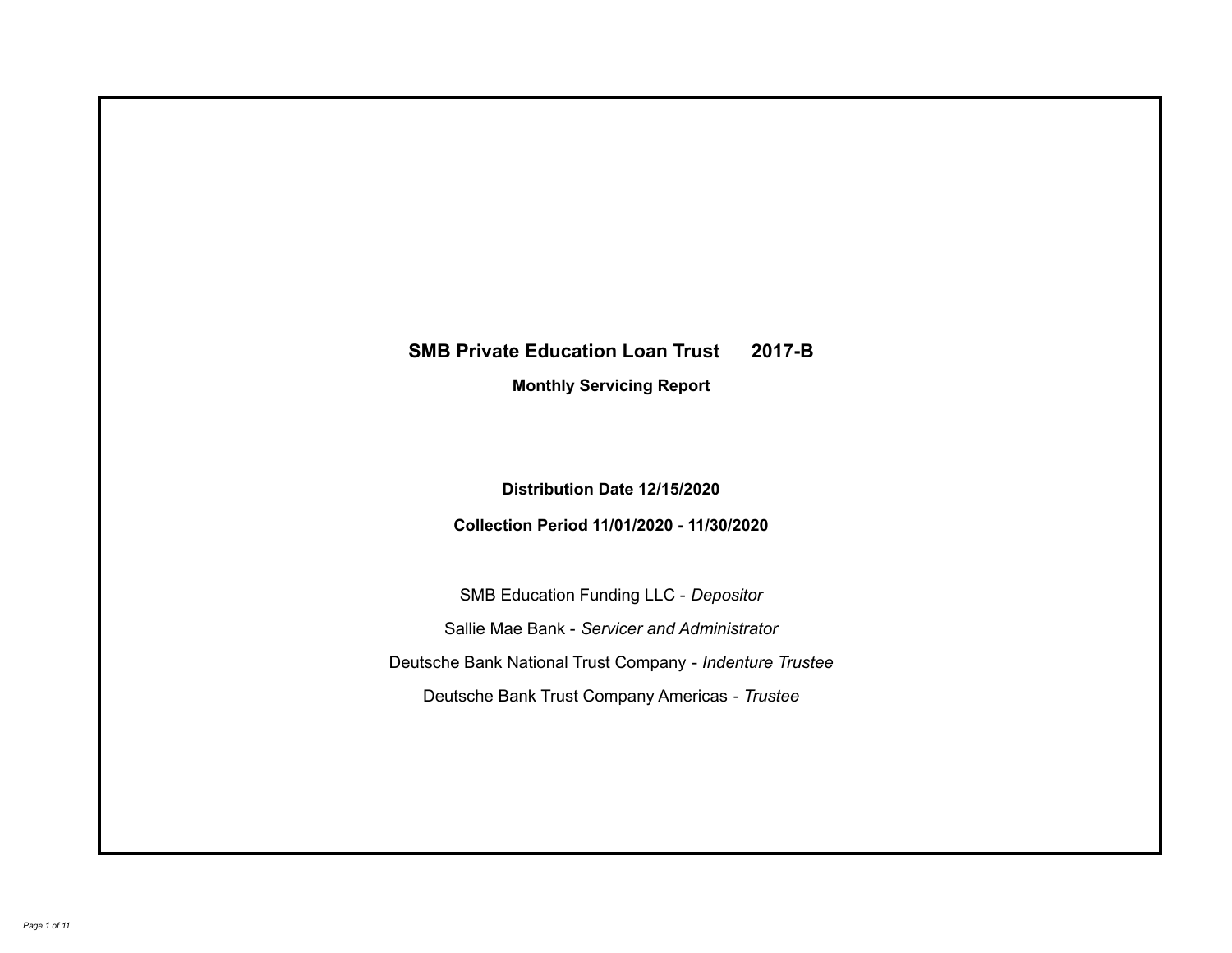| Α         | <b>Student Loan Portfolio Characteristics</b>   |                   | <b>Settlement Date</b><br>11/08/2017 | 10/31/2020       | 11/30/2020       |
|-----------|-------------------------------------------------|-------------------|--------------------------------------|------------------|------------------|
|           | <b>Principal Balance</b>                        |                   | \$701,477,893.40                     | \$442,312,014.96 | \$438,939,795.23 |
|           | Interest to be Capitalized Balance              |                   | 46,726,543.99                        | 25,814,814.12    | 22,434,227.96    |
|           | Pool Balance                                    |                   | \$748,204,437.39                     | \$468,126,829.08 | \$461,374,023.19 |
|           | Weighted Average Coupon (WAC)                   |                   | 8.86%                                | 7.95%            | 7.95%            |
|           | Weighted Average Remaining Term                 |                   | 135.09                               | 128.80           | 128.74           |
|           | Number of Loans                                 |                   | 66,252                               | 42,200           | 41,499           |
|           | Number of Borrowers                             |                   | 63,554                               | 40,638           | 39,967           |
|           | Pool Factor                                     |                   |                                      | 0.625667004      | 0.616641656      |
|           | Since Issued Total Constant Prepayment Rate (1) |                   |                                      | 11.44%           | 11.37%           |
|           |                                                 |                   |                                      |                  |                  |
| $\sf B$   | <b>Debt Securities</b>                          | <b>Cusip/Isin</b> | 11/16/2020                           |                  | 12/15/2020       |
|           | A <sub>2</sub> A                                | 83189DAB6         | \$186,051,482.85                     |                  | \$182,884,416.88 |
|           | A2B                                             | 83189DAC4         | \$91,637,297.51                      |                  | \$90,077,399.35  |
|           | В                                               | 83189DAD2         | \$50,000,000.00                      |                  | \$50,000,000.00  |
| ${\rm c}$ |                                                 |                   |                                      |                  |                  |
|           | <b>Certificates</b>                             | <b>Cusip/Isin</b> | 11/16/2020                           |                  | 12/15/2020       |
|           | Residual                                        | 83189D100         | \$100,000.00                         |                  | \$100,000.00     |
|           |                                                 |                   |                                      |                  |                  |
| D         | <b>Account Balances</b>                         |                   | 11/16/2020                           |                  | 12/15/2020       |
|           | Reserve Account Balance                         |                   | \$1,891,480.00                       |                  | \$1,891,480.00   |
|           |                                                 |                   |                                      |                  |                  |
| E         | <b>Asset / Liability</b>                        |                   | 11/16/2020                           |                  | 12/15/2020       |
|           | Overcollateralization Percentage                |                   | 30.00%                               |                  | 30.00%           |
|           | Specified Overcollateralization Amount          |                   | \$140,438,048.72                     |                  | \$138,412,206.96 |
|           | Actual Overcollateralization Amount             |                   | \$140,438,048.72                     |                  | \$138,412,206.96 |

(1) For additional information, see 'Since Issued CPR Methodology' found on page 11 of this report.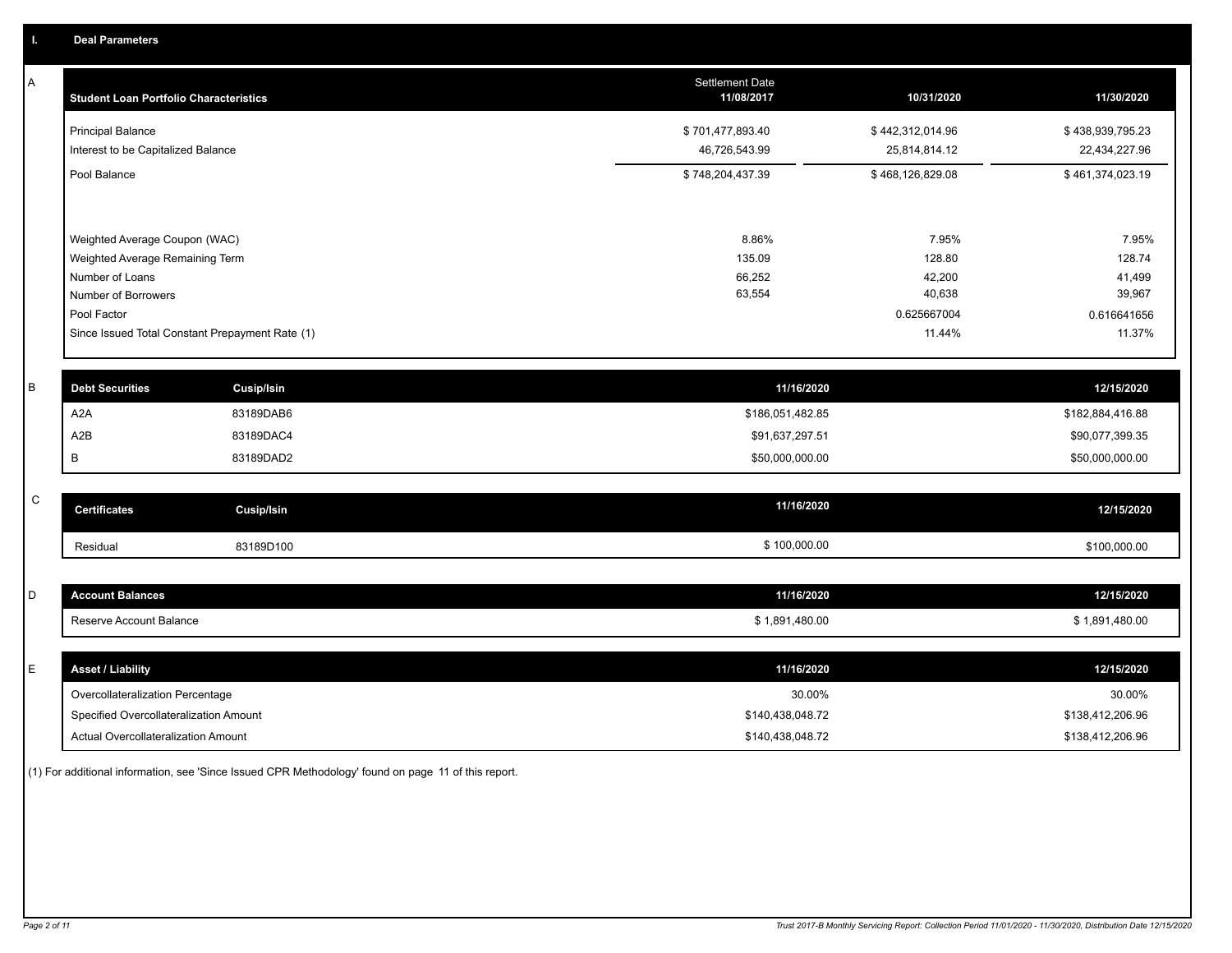# **II. 2017-B Trust Activity 11/01/2020 through 11/30/2020**

| <b>Borrower Principal</b><br>6,415,401.57<br>0.00<br><b>Consolidation Activity Principal</b><br>Seller Principal Reimbursement<br>0.00<br>Servicer Principal Reimbursement<br>0.00<br>0.00<br>Delinquent Principal Purchases by Servicer<br>41,591.99<br><b>Other Principal Deposits</b><br>\$6,456,993.56<br><b>Total Principal Receipts</b><br>B<br><b>Student Loan Interest Receipts</b><br><b>Borrower Interest</b><br>2,213,286.53<br>0.00<br><b>Consolidation Activity Interest</b><br>Seller Interest Reimbursement<br>0.00<br>0.00<br>Servicer Interest Reimbursement<br>0.00<br>Delinquent Interest Purchases by Servicer<br>433.98<br>Other Interest Deposits<br><b>Total Interest Receipts</b><br>\$2,213,720.51<br>С<br><b>Recoveries on Realized Losses</b><br>\$73,960.05<br>\$168.08<br>D<br><b>Investment Income</b><br>E<br><b>Funds Borrowed from Next Collection Period</b><br>\$0.00<br>F<br>\$0.00<br><b>Funds Repaid from Prior Collection Period</b><br>G<br>\$0.00<br>Loan Sale or Purchase Proceeds<br>\$0.00<br>н<br>Initial Deposits to Distribution Account<br><b>Excess Transferred from Other Accounts</b><br>\$0.00<br>\$0.00<br><b>Borrower Benefit Reimbursements</b><br>J<br><b>Other Deposits</b><br>\$0.00<br>Κ<br>L<br><b>Other Fees Collected</b><br>\$0.00<br>М<br><b>AVAILABLE FUNDS</b><br>\$8,744,842.20<br>Ν<br>Non-Cash Principal Activity During Collection Period<br>\$3,084,773.83<br>Aggregate Purchased Amounts by the Depositor, Servicer or Seller<br>O<br>\$42,025.97<br>P<br>\$0.00<br>Aggregate Loan Substitutions | Α | <b>Student Loan Principal Receipts</b> |  |
|--------------------------------------------------------------------------------------------------------------------------------------------------------------------------------------------------------------------------------------------------------------------------------------------------------------------------------------------------------------------------------------------------------------------------------------------------------------------------------------------------------------------------------------------------------------------------------------------------------------------------------------------------------------------------------------------------------------------------------------------------------------------------------------------------------------------------------------------------------------------------------------------------------------------------------------------------------------------------------------------------------------------------------------------------------------------------------------------------------------------------------------------------------------------------------------------------------------------------------------------------------------------------------------------------------------------------------------------------------------------------------------------------------------------------------------------------------------------------------------------------------------------------------------------------------------------------|---|----------------------------------------|--|
|                                                                                                                                                                                                                                                                                                                                                                                                                                                                                                                                                                                                                                                                                                                                                                                                                                                                                                                                                                                                                                                                                                                                                                                                                                                                                                                                                                                                                                                                                                                                                                          |   |                                        |  |
|                                                                                                                                                                                                                                                                                                                                                                                                                                                                                                                                                                                                                                                                                                                                                                                                                                                                                                                                                                                                                                                                                                                                                                                                                                                                                                                                                                                                                                                                                                                                                                          |   |                                        |  |
|                                                                                                                                                                                                                                                                                                                                                                                                                                                                                                                                                                                                                                                                                                                                                                                                                                                                                                                                                                                                                                                                                                                                                                                                                                                                                                                                                                                                                                                                                                                                                                          |   |                                        |  |
|                                                                                                                                                                                                                                                                                                                                                                                                                                                                                                                                                                                                                                                                                                                                                                                                                                                                                                                                                                                                                                                                                                                                                                                                                                                                                                                                                                                                                                                                                                                                                                          |   |                                        |  |
|                                                                                                                                                                                                                                                                                                                                                                                                                                                                                                                                                                                                                                                                                                                                                                                                                                                                                                                                                                                                                                                                                                                                                                                                                                                                                                                                                                                                                                                                                                                                                                          |   |                                        |  |
|                                                                                                                                                                                                                                                                                                                                                                                                                                                                                                                                                                                                                                                                                                                                                                                                                                                                                                                                                                                                                                                                                                                                                                                                                                                                                                                                                                                                                                                                                                                                                                          |   |                                        |  |
|                                                                                                                                                                                                                                                                                                                                                                                                                                                                                                                                                                                                                                                                                                                                                                                                                                                                                                                                                                                                                                                                                                                                                                                                                                                                                                                                                                                                                                                                                                                                                                          |   |                                        |  |
|                                                                                                                                                                                                                                                                                                                                                                                                                                                                                                                                                                                                                                                                                                                                                                                                                                                                                                                                                                                                                                                                                                                                                                                                                                                                                                                                                                                                                                                                                                                                                                          |   |                                        |  |
|                                                                                                                                                                                                                                                                                                                                                                                                                                                                                                                                                                                                                                                                                                                                                                                                                                                                                                                                                                                                                                                                                                                                                                                                                                                                                                                                                                                                                                                                                                                                                                          |   |                                        |  |
|                                                                                                                                                                                                                                                                                                                                                                                                                                                                                                                                                                                                                                                                                                                                                                                                                                                                                                                                                                                                                                                                                                                                                                                                                                                                                                                                                                                                                                                                                                                                                                          |   |                                        |  |
|                                                                                                                                                                                                                                                                                                                                                                                                                                                                                                                                                                                                                                                                                                                                                                                                                                                                                                                                                                                                                                                                                                                                                                                                                                                                                                                                                                                                                                                                                                                                                                          |   |                                        |  |
|                                                                                                                                                                                                                                                                                                                                                                                                                                                                                                                                                                                                                                                                                                                                                                                                                                                                                                                                                                                                                                                                                                                                                                                                                                                                                                                                                                                                                                                                                                                                                                          |   |                                        |  |
|                                                                                                                                                                                                                                                                                                                                                                                                                                                                                                                                                                                                                                                                                                                                                                                                                                                                                                                                                                                                                                                                                                                                                                                                                                                                                                                                                                                                                                                                                                                                                                          |   |                                        |  |
|                                                                                                                                                                                                                                                                                                                                                                                                                                                                                                                                                                                                                                                                                                                                                                                                                                                                                                                                                                                                                                                                                                                                                                                                                                                                                                                                                                                                                                                                                                                                                                          |   |                                        |  |
|                                                                                                                                                                                                                                                                                                                                                                                                                                                                                                                                                                                                                                                                                                                                                                                                                                                                                                                                                                                                                                                                                                                                                                                                                                                                                                                                                                                                                                                                                                                                                                          |   |                                        |  |
|                                                                                                                                                                                                                                                                                                                                                                                                                                                                                                                                                                                                                                                                                                                                                                                                                                                                                                                                                                                                                                                                                                                                                                                                                                                                                                                                                                                                                                                                                                                                                                          |   |                                        |  |
|                                                                                                                                                                                                                                                                                                                                                                                                                                                                                                                                                                                                                                                                                                                                                                                                                                                                                                                                                                                                                                                                                                                                                                                                                                                                                                                                                                                                                                                                                                                                                                          |   |                                        |  |
|                                                                                                                                                                                                                                                                                                                                                                                                                                                                                                                                                                                                                                                                                                                                                                                                                                                                                                                                                                                                                                                                                                                                                                                                                                                                                                                                                                                                                                                                                                                                                                          |   |                                        |  |
|                                                                                                                                                                                                                                                                                                                                                                                                                                                                                                                                                                                                                                                                                                                                                                                                                                                                                                                                                                                                                                                                                                                                                                                                                                                                                                                                                                                                                                                                                                                                                                          |   |                                        |  |
|                                                                                                                                                                                                                                                                                                                                                                                                                                                                                                                                                                                                                                                                                                                                                                                                                                                                                                                                                                                                                                                                                                                                                                                                                                                                                                                                                                                                                                                                                                                                                                          |   |                                        |  |
|                                                                                                                                                                                                                                                                                                                                                                                                                                                                                                                                                                                                                                                                                                                                                                                                                                                                                                                                                                                                                                                                                                                                                                                                                                                                                                                                                                                                                                                                                                                                                                          |   |                                        |  |
|                                                                                                                                                                                                                                                                                                                                                                                                                                                                                                                                                                                                                                                                                                                                                                                                                                                                                                                                                                                                                                                                                                                                                                                                                                                                                                                                                                                                                                                                                                                                                                          |   |                                        |  |
|                                                                                                                                                                                                                                                                                                                                                                                                                                                                                                                                                                                                                                                                                                                                                                                                                                                                                                                                                                                                                                                                                                                                                                                                                                                                                                                                                                                                                                                                                                                                                                          |   |                                        |  |
|                                                                                                                                                                                                                                                                                                                                                                                                                                                                                                                                                                                                                                                                                                                                                                                                                                                                                                                                                                                                                                                                                                                                                                                                                                                                                                                                                                                                                                                                                                                                                                          |   |                                        |  |
|                                                                                                                                                                                                                                                                                                                                                                                                                                                                                                                                                                                                                                                                                                                                                                                                                                                                                                                                                                                                                                                                                                                                                                                                                                                                                                                                                                                                                                                                                                                                                                          |   |                                        |  |
|                                                                                                                                                                                                                                                                                                                                                                                                                                                                                                                                                                                                                                                                                                                                                                                                                                                                                                                                                                                                                                                                                                                                                                                                                                                                                                                                                                                                                                                                                                                                                                          |   |                                        |  |
|                                                                                                                                                                                                                                                                                                                                                                                                                                                                                                                                                                                                                                                                                                                                                                                                                                                                                                                                                                                                                                                                                                                                                                                                                                                                                                                                                                                                                                                                                                                                                                          |   |                                        |  |
|                                                                                                                                                                                                                                                                                                                                                                                                                                                                                                                                                                                                                                                                                                                                                                                                                                                                                                                                                                                                                                                                                                                                                                                                                                                                                                                                                                                                                                                                                                                                                                          |   |                                        |  |
|                                                                                                                                                                                                                                                                                                                                                                                                                                                                                                                                                                                                                                                                                                                                                                                                                                                                                                                                                                                                                                                                                                                                                                                                                                                                                                                                                                                                                                                                                                                                                                          |   |                                        |  |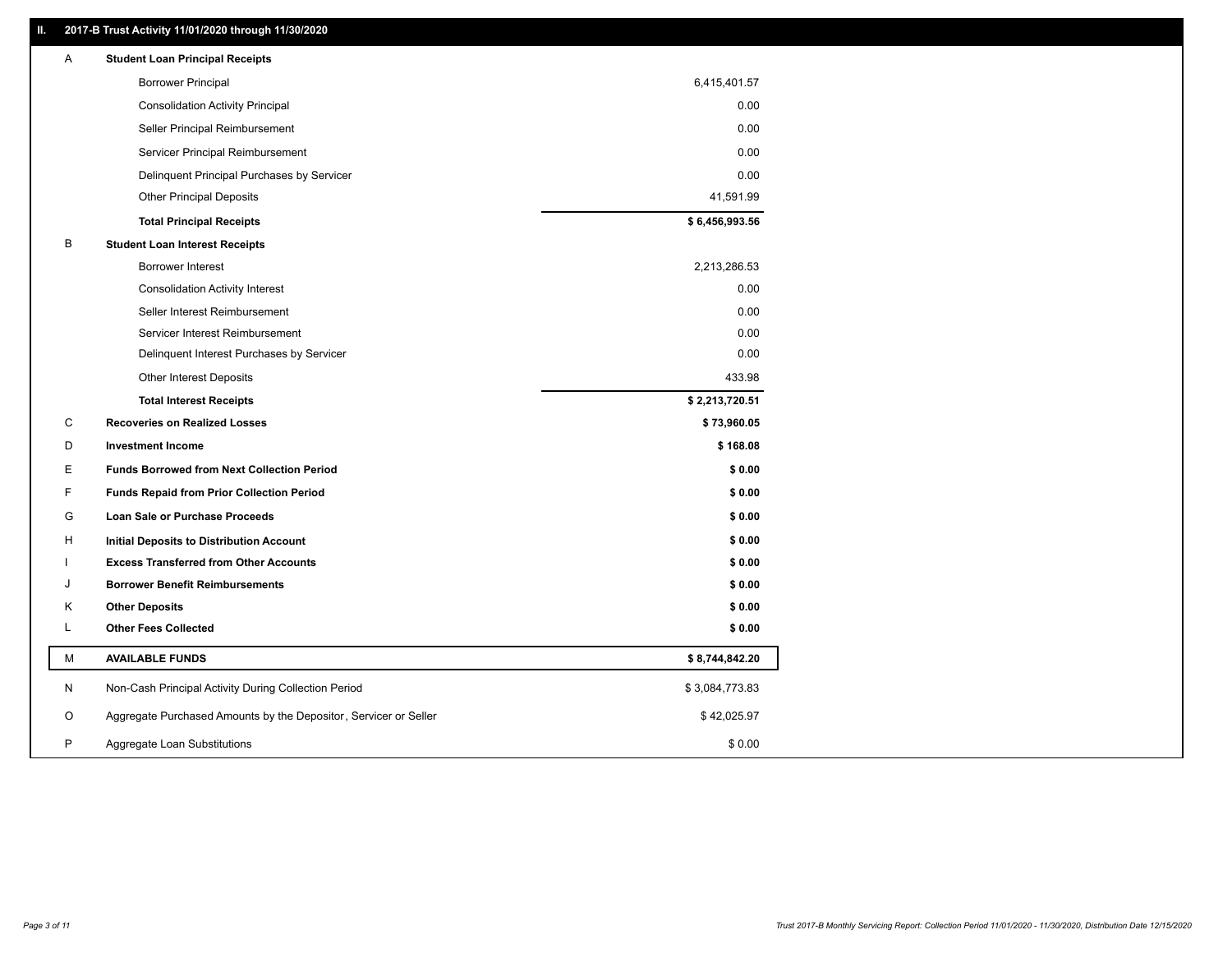|                   |                       |                          |         |                                                           | <b>Loans by Repayment Status</b> |                            |                   |         |                                                           |                |                            |
|-------------------|-----------------------|--------------------------|---------|-----------------------------------------------------------|----------------------------------|----------------------------|-------------------|---------|-----------------------------------------------------------|----------------|----------------------------|
|                   |                       |                          |         | 11/30/2020                                                |                                  |                            |                   |         | 10/31/2020                                                |                |                            |
|                   |                       | <b>Wtd Avg</b><br>Coupon | # Loans | Principal and<br><b>Interest Accrued</b><br>to Capitalize | % of Principal                   | % of Loans in<br>Repay (1) | Wtd Avg<br>Coupon | # Loans | Principal and<br><b>Interest Accrued</b><br>to Capitalize | % of Principal | % of Loans in<br>Repay (1) |
| INTERIM:          | IN SCHOOL             | 8.97%                    | 2,264   | \$33,016,874.12                                           | 7.156%                           | $-$ %                      | 8.97%             | 2,265   | \$32,867,435.03                                           | 7.021%         | $-$ %                      |
|                   | <b>GRACE</b>          | 9.13%                    | 566     | \$8,980,764.01                                            | 1.947%                           | $-$ %                      | 9.06%             | 1,181   | \$17,904,733.83                                           | 3.825%         | $-$ %                      |
|                   | <b>DEFERMENT</b>      | 8.62%                    | 2,987   | \$37,756,523.98                                           | 8.183%                           | $-$ %                      | 8.62%             | 2,937   | \$36,809,042.95                                           | 7.863%         | $-$ %                      |
| <b>REPAYMENT:</b> | <b>CURRENT</b>        | 7.72%                    | 33,459  | \$350,769,078.88                                          | 76.027%                          | 91.916%                    | 7.70%             | 33,435  | \$347,680,465.66                                          | 74.271%        | 91.364%                    |
|                   | 31-60 DAYS DELINQUENT | 8.32%                    | 516     | \$7,329,259.19                                            | 1.589%                           | 1.921%                     | 8.10%             | 524     | \$7,436,892.35                                            | 1.589%         | 1.954%                     |
|                   | 61-90 DAYS DELINQUENT | 7.84%                    | 252     | \$3,560,528.98                                            | 0.772%                           | 0.933%                     | 7.79%             | 276     | \$3,725,005.56                                            | 0.796%         | 0.979%                     |
|                   | > 90 DAYS DELINQUENT  | 8.61%                    | 177     | \$2,490,033.31                                            | 0.540%                           | 0.652%                     | 8.69%             | 212     | \$3,072,204.80                                            | 0.656%         | 0.807%                     |
|                   | FORBEARANCE           | 8.16%                    | 1,278   | \$17,470,960.72                                           | 3.787%                           | 4.578%                     | 8.14%             | 1,370   | \$18,631,048.90                                           | 3.980%         | 4.896%                     |
| <b>TOTAL</b>      |                       |                          | 41,499  | \$461,374,023.19                                          | 100.00%                          | 100.00%                    |                   | 42,200  | \$468,126,829.08                                          | 100.00%        | 100.00%                    |

Percentages may not total 100% due to rounding \*

1 Loans classified in "Repayment" include any loan for which interim interest only, \$25 fixed payments or full principal and interest payments are due.

|                                |                                                                                                                                                                              |                          |         |                                                                  | <b>Loans by Borrower Status</b> |                                |                          |         |                                                                  |                |                                |
|--------------------------------|------------------------------------------------------------------------------------------------------------------------------------------------------------------------------|--------------------------|---------|------------------------------------------------------------------|---------------------------------|--------------------------------|--------------------------|---------|------------------------------------------------------------------|----------------|--------------------------------|
|                                |                                                                                                                                                                              |                          |         | 11/30/2020                                                       |                                 |                                |                          |         | 10/31/2020                                                       |                |                                |
|                                |                                                                                                                                                                              | <b>Wtd Avg</b><br>Coupon | # Loans | <b>Principal and</b><br><b>Interest Accrued</b><br>to Capitalize | % of Principal                  | % of Loans in<br>P&I Repay (2) | <b>Wtd Avg</b><br>Coupon | # Loans | <b>Principal and</b><br><b>Interest Accrued</b><br>to Capitalize | % of Principal | % of Loans in<br>P&I Repay (2) |
| <b>INTERIM:</b>                | IN SCHOOL                                                                                                                                                                    | 8.55%                    | 4,276   | \$60,587,654.71                                                  | 13.132%                         | $-$ %                          | 8.55%                    | 4,281   | \$60,370,639.10                                                  | 12.896%        | $-$ %                          |
|                                | GRACE                                                                                                                                                                        | 8.66%                    | 1,114   | \$16,979,963.29                                                  | 3.680%                          | $-$ %                          | 8.53%                    | 2,439   | \$36,087,965.76                                                  | 7.709%         | $-$ %                          |
|                                | <b>DEFERMENT</b>                                                                                                                                                             | 8.32%                    | 5,349   | \$64,870,972.33                                                  | 14.060%                         | $-$ %                          | 8.29%                    | 5,278   | \$63,788,834.36                                                  | 13.626%        | $-$ %                          |
| P&I REPAYMENT:                 | <b>CURRENT</b>                                                                                                                                                               | 7.67%                    | 28,576  | \$288,628,190.25                                                 | 62.558%                         | 90.497%                        | 7.63%                    | 27,857  | \$275,550,171.73                                                 | 58.862%        | 89.499%                        |
|                                | 31-60 DAYS DELINQUENT                                                                                                                                                        | 8.30%                    | 490     | \$7,025,799.62                                                   | 1.523%                          | 2.203%                         | 8.07%                    | 499     | \$7,045,332.07                                                   | 1.505%         | 2.288%                         |
|                                | 61-90 DAYS DELINQUENT                                                                                                                                                        | 7.78%                    | 240     | \$3,340,448.96                                                   | 0.724%                          | 1.047%                         | 7.75%                    | 267     | \$3,621,177.37                                                   | 0.774%         | 1.176%                         |
|                                | > 90 DAYS DELINQUENT                                                                                                                                                         | 8.62%                    | 176     | \$2,470,033.31                                                   | 0.535%                          | 0.774%                         | 8.70%                    | 209     | \$3,031,659.79                                                   | 0.648%         | 0.985%                         |
|                                | <b>FORBEARANCE</b>                                                                                                                                                           | 8.16%                    | 1,278   | \$17,470,960.72                                                  | 3.787%                          | 5.478%                         | 8.14%                    | 1,370   | \$18,631,048.90                                                  | 3.980%         | 6.051%                         |
| <b>TOTAL</b><br>$\overline{2}$ | Percentages may not total 100% due to rounding<br>Loans classified in "P&I Repayment" includes only those loans for which scheduled principal and interest payments are due. |                          | 41,499  | \$461,374,023.19                                                 | 100.00%                         | 100.00%                        |                          | 42,200  | \$468,126,829.08                                                 | 100.00%        | 100.00%                        |

To conform with company standard reporting these sections now include Princial and Interest Accrued to Capitalize .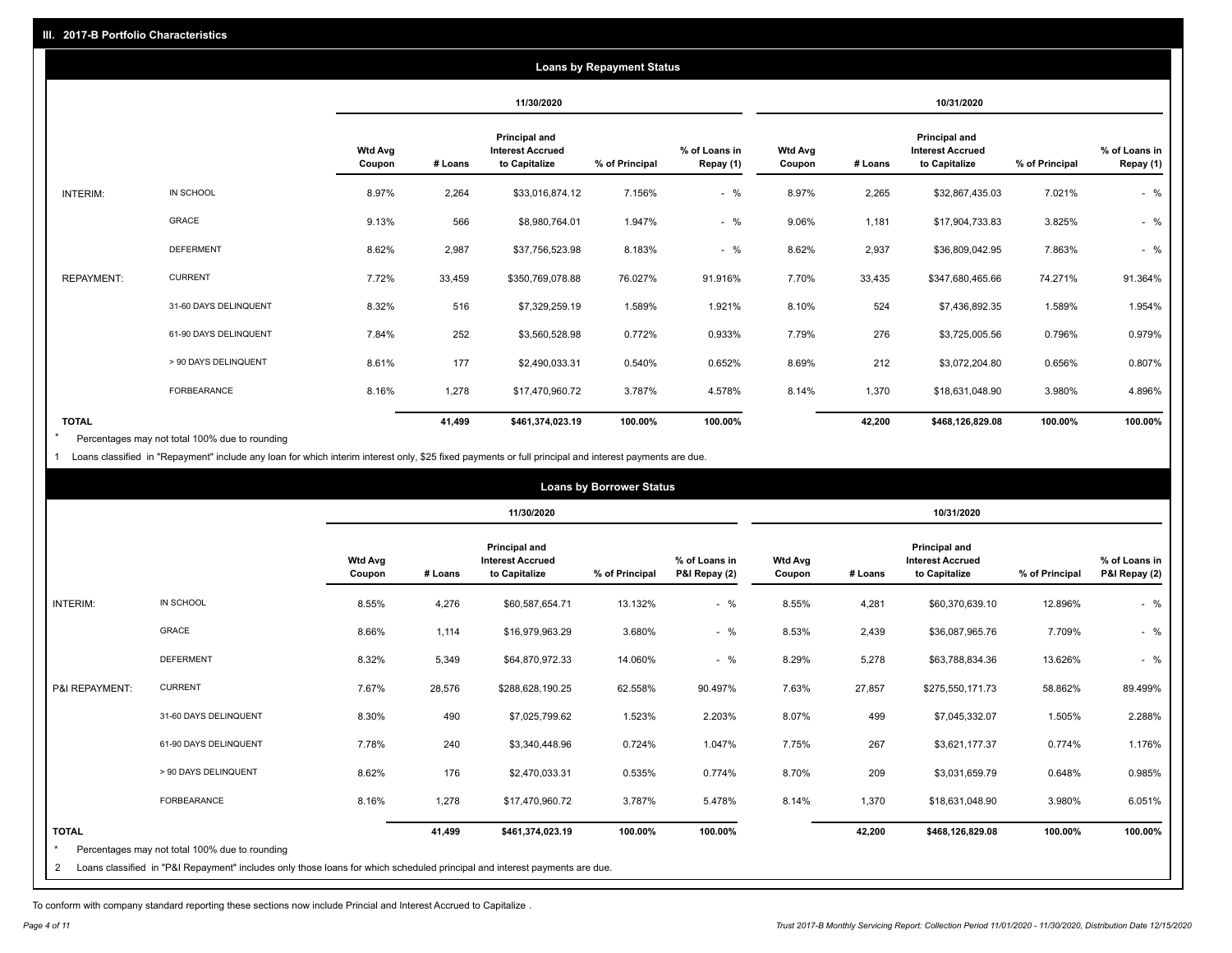|                                                                                                  | 11/30/2020       | 10/31/2020       |  |
|--------------------------------------------------------------------------------------------------|------------------|------------------|--|
| Pool Balance                                                                                     | \$461,374,023.19 | \$468,126,829.08 |  |
| Total # Loans                                                                                    | 41,499           | 42,200           |  |
| Total # Borrowers                                                                                | 39,967           | 40,638           |  |
| Weighted Average Coupon                                                                          | 7.95%            | 7.95%            |  |
| Weighted Average Remaining Term                                                                  | 128.74           | 128.80           |  |
| Percent of Pool - Cosigned                                                                       | 92.7%            | 92.6%            |  |
| Percent of Pool - Non Cosigned                                                                   | 7.3%             | 7.4%             |  |
| Borrower Interest Accrued for Period                                                             | \$2,844,218.41   | \$2,977,572.32   |  |
| Outstanding Borrower Interest Accrued                                                            | \$26,380,778.10  | \$29,885,209.08  |  |
| Gross Principal Realized Loss - Periodic *                                                       | \$973,091.78     | \$648,525.65     |  |
| Gross Principal Realized Loss - Cumulative *                                                     | \$16,924,113.37  | \$15,951,021.59  |  |
| Recoveries on Realized Losses - Periodic                                                         | \$73,960.05      | \$24,293.08      |  |
| Recoveries on Realized Losses - Cumulative                                                       | \$1,955,432.14   | \$1,881,472.09   |  |
| Net Losses - Periodic                                                                            | \$899,131.73     | \$624,232.57     |  |
| Net Losses - Cumulative                                                                          | \$14,968,681.23  | \$14,069,549.50  |  |
| Non-Cash Principal Activity - Capitalized Interest                                               | \$4,058,934.23   | \$570,318.27     |  |
| Since Issued Total Constant Prepayment Rate (CPR) (1)                                            | 11.37%           | 11.44%           |  |
| <b>Loan Substitutions</b>                                                                        | \$0.00           | \$0.00           |  |
| <b>Cumulative Loan Substitutions</b>                                                             | \$0.00           | \$0.00           |  |
| <b>Unpaid Servicing Fees</b>                                                                     | \$0.00           | \$0.00           |  |
| <b>Unpaid Administration Fees</b>                                                                | \$0.00           | \$0.00           |  |
| <b>Unpaid Carryover Servicing Fees</b>                                                           | \$0.00           | \$0.00           |  |
| Note Interest Shortfall                                                                          | \$0.00           | \$0.00           |  |
| Loans in Modification                                                                            | \$29,904,883.30  | \$29,798,859.30  |  |
| % of Loans in Modification as a % of Loans in Repayment (P&I)                                    | 9.92%            | 10.30%           |  |
|                                                                                                  |                  |                  |  |
| % Annualized Gross Principal Realized Loss - Periodic as a %<br>of Loans in Repayment (P&I) * 12 | 3.87%            | 2.69%            |  |
| % Gross Principal Realized Loss - Cumulative as a % of<br>Original Pool Balance                  | 2.26%            | 2.13%            |  |

\* In accordance with the Servicer's current policies and procedures, after September 1, 2017 loans subject to bankruptcy claims generally will not be reported as a charged- off unless and until they are delinquent for 120

(1) For additional information, see 'Since Issued CPR Methodology' found on page 11 of this report.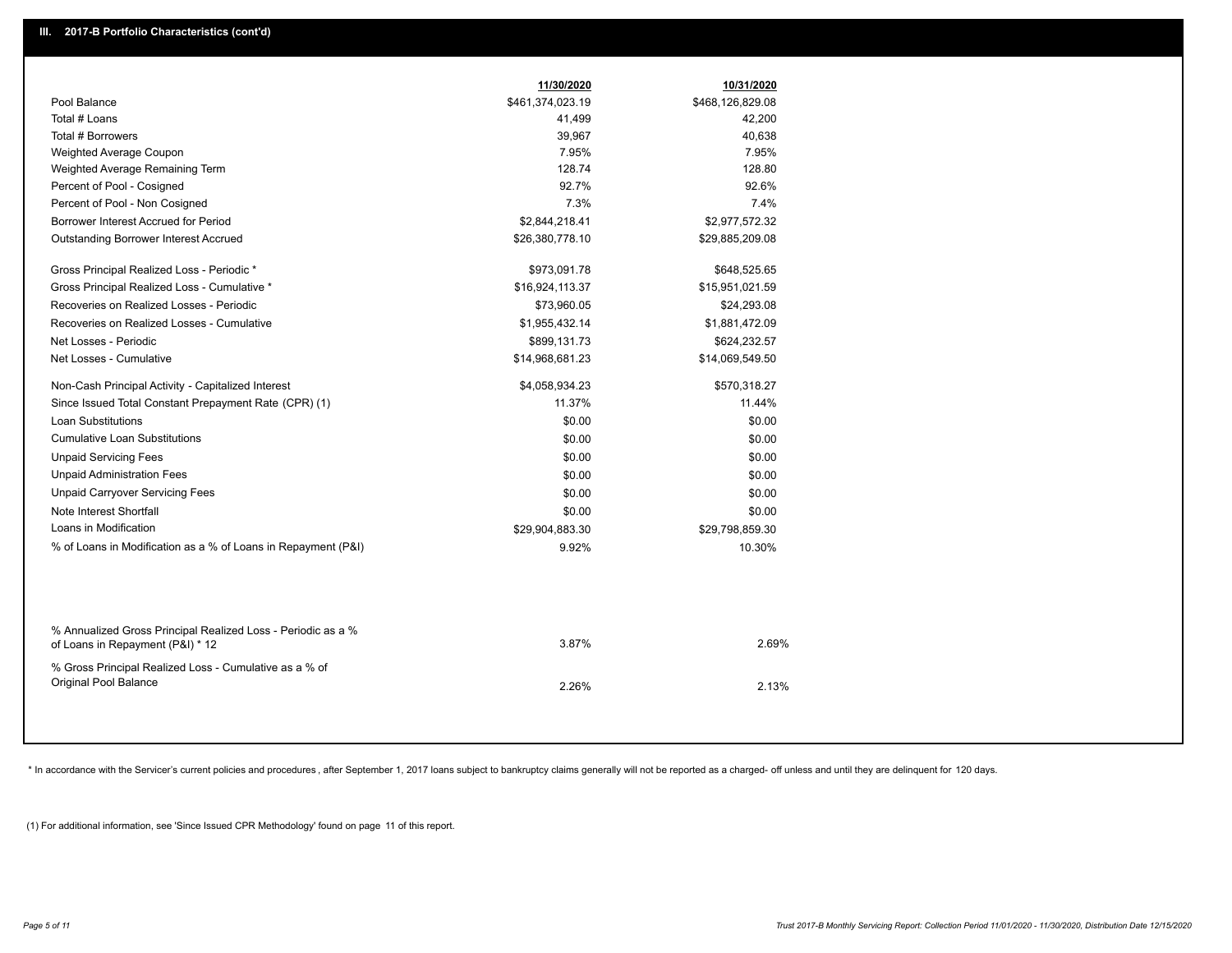#### **Loan Program**  A

|                                    | Weighted<br><b>Average Coupon</b> | # LOANS     | <b>\$ AMOUNT</b> | $%$ *    |
|------------------------------------|-----------------------------------|-------------|------------------|----------|
| - Smart Option Interest-Only Loans | 6.94%                             | 9,415       | \$76,219,861.63  | 16.520%  |
| - Smart Option Fixed Pay Loans     | 7.93%                             | 10,157      | \$138,057,553.09 | 29.923%  |
| - Smart Option Deferred Loans      | 8.26%                             | 21.927      | \$247,096,608.47 | 53.557%  |
| - Other Loan Programs              | $0.00\%$                          | $\mathbf 0$ | \$0.00           | 0.000%   |
| <b>Total</b>                       | 7.95%                             | 41,499      | \$461,374,023.19 | 100.000% |

\* Percentages may not total 100% due to rounding

B

C

**Index Type**

|                       | Weighted<br><b>Average Coupon</b> | # LOANS     | <b>\$ AMOUNT</b> | $%$ *     |
|-----------------------|-----------------------------------|-------------|------------------|-----------|
| - Fixed Rate Loans    | 8.25%                             | 9,111       | \$113,696,878.40 | 24.643%   |
| - LIBOR Indexed Loans | 7.85%                             | 32,388      | \$347,677,144.79 | 75.357%   |
| - Other Index Rates   | $0.00\%$                          | $\mathbf 0$ | \$0.00           | $0.000\%$ |
| <b>Total</b>          | 7.95%                             | 41,499      | \$461,374,023.19 | 100.000%  |

\* Percentages may not total 100% due to rounding

# **Weighted Average Recent FICO**

| 2,825<br>2,554<br>4,288 | \$31,274,069.24<br>\$28,340,317.96<br>\$48,232,773.18 | 6.778%<br>6.143% |
|-------------------------|-------------------------------------------------------|------------------|
|                         |                                                       |                  |
|                         |                                                       |                  |
|                         |                                                       | 10.454%          |
| 8,542                   | \$97,286,534.42                                       | 21.086%          |
| 23,289                  | \$256,231,081.75                                      | 55.537%          |
|                         | \$9,246.64                                            | 0.002%           |
| 41,499                  | \$461,374,023.19                                      | 100.000%         |
|                         |                                                       |                  |

To conform with company standard reporting these sections now include Princial and Interest Accrued to Capitalize .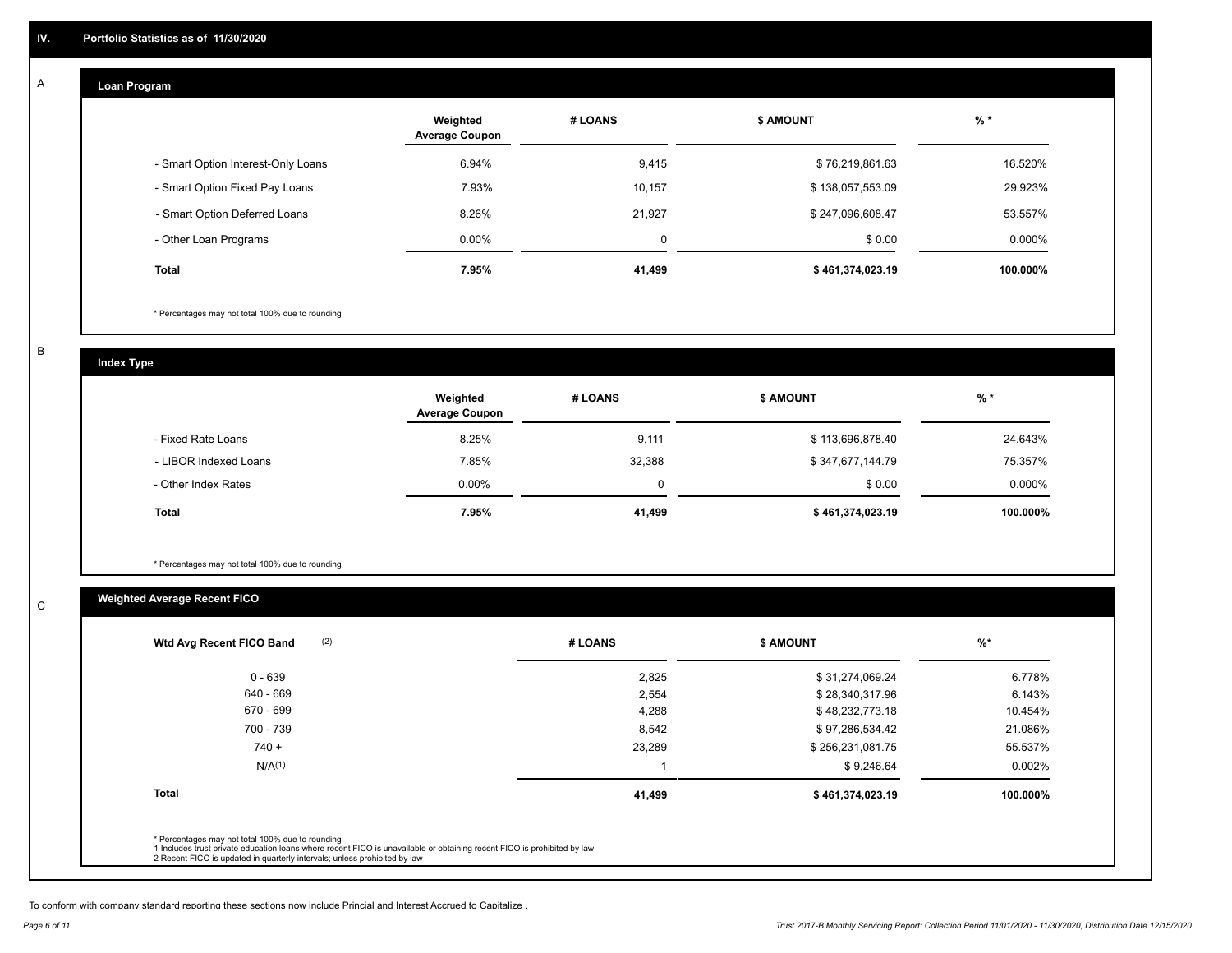| V. | 2017-B Reserve Account, Principal Distribution, and R-2 Certificate Calculations                                                                                                                   |                                 |  |
|----|----------------------------------------------------------------------------------------------------------------------------------------------------------------------------------------------------|---------------------------------|--|
| А. | <b>Reserve Account</b>                                                                                                                                                                             |                                 |  |
|    | Specified Reserve Account Balance                                                                                                                                                                  | \$1,891,480.00                  |  |
|    | Actual Reserve Account Balance                                                                                                                                                                     | \$1,891,480.00                  |  |
| В. | <b>Principal Distribution Amount</b>                                                                                                                                                               |                                 |  |
|    | Class A Notes Outstanding<br>i.                                                                                                                                                                    | \$277,688,780.36                |  |
|    | Pool Balance<br>ii.                                                                                                                                                                                | \$461,374,023.19                |  |
|    | iii.<br>First Priority Principal Distribution Amount (i - ii)                                                                                                                                      | \$0.00                          |  |
|    | Class A and B Notes Outstanding<br>iv.                                                                                                                                                             | \$327,688,780.36                |  |
|    | <b>First Priority Principal Distribution Amount</b><br>ν.                                                                                                                                          | \$0.00                          |  |
|    | Pool Balance<br>vi.                                                                                                                                                                                | \$461,374,023.19                |  |
|    | Specified Overcollateralization Amount<br>vii.                                                                                                                                                     | \$138,412,206.96                |  |
|    | Regular Principal Distribution Amount (if (iv > 0, (iv - v) - (vi - vii))<br>viii.                                                                                                                 | \$4,726,964.13                  |  |
|    | Pool Balance<br>ix.                                                                                                                                                                                | \$461,374,023.19                |  |
|    | 10% of Initial Pool Balance<br>х.                                                                                                                                                                  | \$74,820,443.74                 |  |
|    | First Priority Principal Distribution Amount<br>xi.                                                                                                                                                | \$0.00                          |  |
|    | Regular Principal Distribution Amount<br>xii.                                                                                                                                                      | \$4,726,964.13                  |  |
|    | Available Funds (after payment of waterfall items A through I)<br>xiii.                                                                                                                            | \$3,050,819.18                  |  |
|    | xiv. Additional Principal Distribution Amount (if(vi <= x,min(xiii, vi - xi - xii)))                                                                                                               | \$0.00                          |  |
| C. | R-2 Certificate                                                                                                                                                                                    |                                 |  |
|    | <b>Previous Notional Balance</b>                                                                                                                                                                   | \$45,942,940.00                 |  |
|    | Shortfall of Principal                                                                                                                                                                             | \$0.00                          |  |
|    | Shortfall of Interest                                                                                                                                                                              | \$0.00                          |  |
|    | <b>Current Notional Balance</b><br>Excess Distribution Allocated (1)                                                                                                                               | \$45,942,940.00<br>\$853,909.04 |  |
| D. | R-3 Certificate                                                                                                                                                                                    |                                 |  |
|    | <b>Previous Notional Balance</b>                                                                                                                                                                   |                                 |  |
|    | Remaining Principal Collections (2)                                                                                                                                                                | \$21,878,574.41<br>\$0.00       |  |
|    | <b>Current Notional Balance</b>                                                                                                                                                                    | \$20,905,482.63                 |  |
|    | 1. Until the notional amount of the R-2 Certificate is reduced to zero and if there is excess cash through the distribution available it will be distributed to the R-2 Certificate, otherwise the |                                 |  |

amount will be zero

2. Payments will be made after the principal balance of each class of notes has been reduced to zero and the pool balance is less than or equal to the principal balance of the R-3 Certificate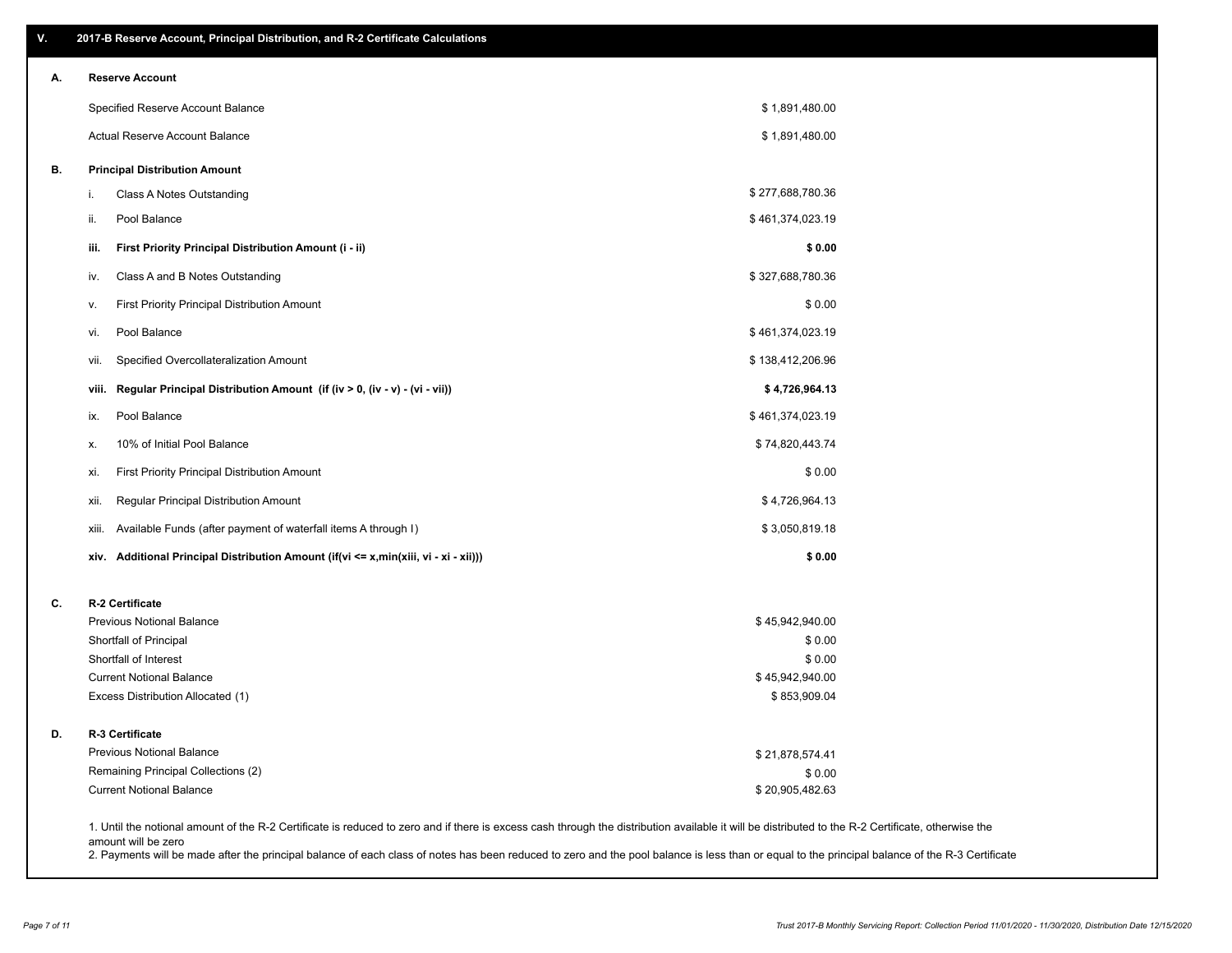|    |                                                         | Paid           | <b>Funds Balance</b> |
|----|---------------------------------------------------------|----------------|----------------------|
|    | <b>Total Available Funds</b>                            |                | \$8,744,842.20       |
| A  | <b>Trustee Fees</b>                                     | \$0.00         | \$8,744,842.20       |
| B  | <b>Servicing Fees</b>                                   | \$294,907.77   | \$8,449,934.43       |
| C  | i. Administration Fees                                  | \$8,333.00     | \$8,441,601.43       |
|    | ii. Unreimbursed Administrator Advances plus any Unpaid | \$15,000.00    | \$8,426,601.43       |
| D  | Class A Noteholders Interest Distribution Amount        | \$502,984.79   | \$7,923,616.64       |
| E. | <b>First Priority Principal Payment</b>                 | \$0.00         | \$7,923,616.64       |
| F. | Class B Noteholders Interest Distribution Amount        | \$145,833.33   | \$7,777,783.31       |
| G  | <b>Reinstatement Reserve Account</b>                    | \$0.00         | \$7,777,783.31       |
| H  | <b>Regular Principal Distribution</b>                   | \$4,726,964.13 | \$3,050,819.18       |
|    | <b>Carryover Servicing Fees</b>                         | \$0.00         | \$3,050,819.18       |
| J  | Additional Principal Distribution Amount                | \$0.00         | \$3,050,819.18       |
| Κ  | Unpaid Expenses of Trustee                              | \$0.00         | \$3,050,819.18       |
| L  | Unpaid Expenses of Administrator                        | \$0.00         | \$3,050,819.18       |
| M  | i. Remaining Funds to the R-1 Certificateholder(s)      | \$2,196,910.14 | \$853,909.04         |
|    | ii. Remaining Funds to the R-2 Certificateholder(s)     | \$853,909.04   | \$0.00               |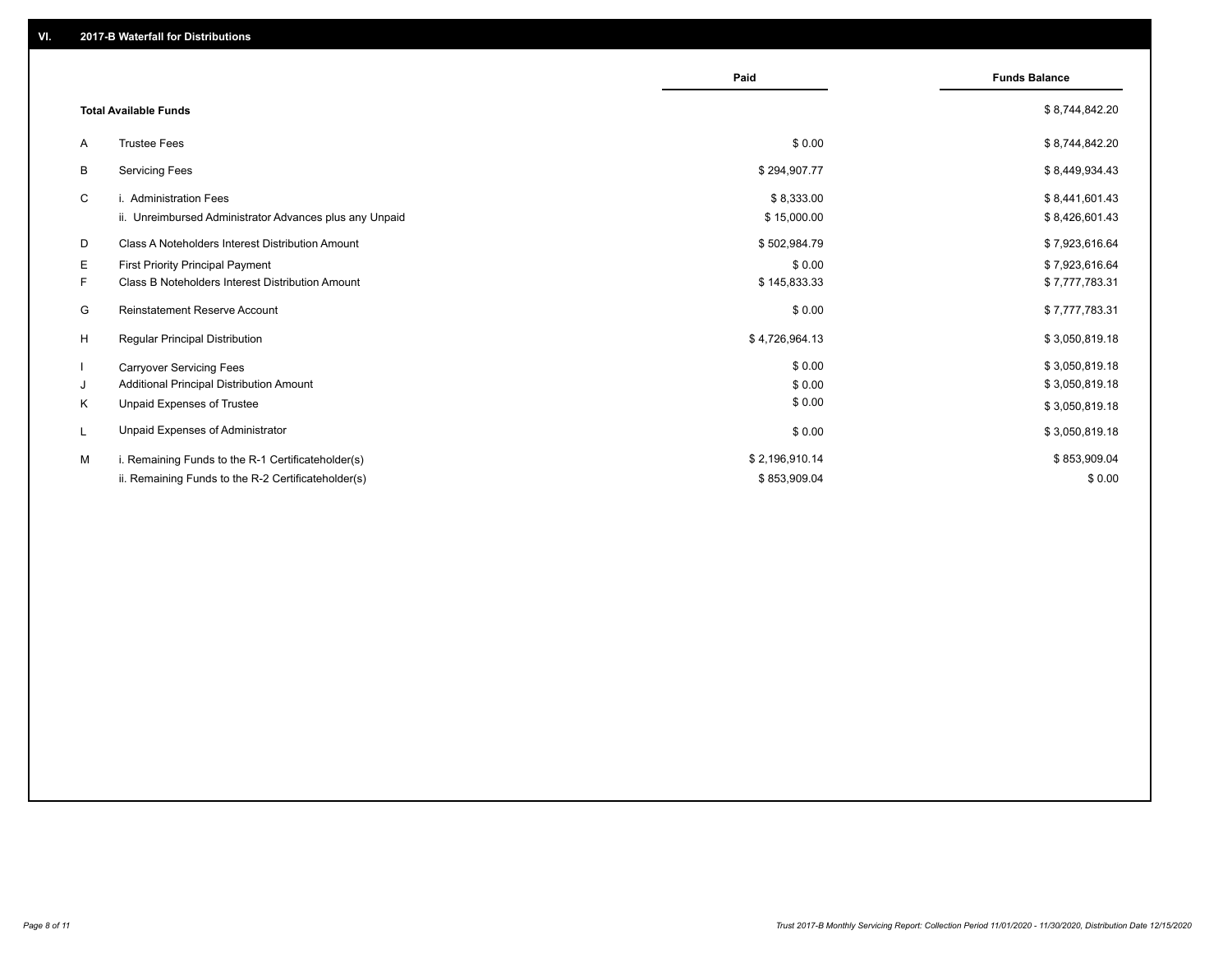| <b>Distribution Amounts</b>                                |                         |                         |                         |
|------------------------------------------------------------|-------------------------|-------------------------|-------------------------|
|                                                            | A <sub>2</sub> A        | A <sub>2</sub> B        | в                       |
| Cusip/Isin                                                 | 83189DAB6               | 83189DAC4               | 83189DAD2               |
| <b>Beginning Balance</b>                                   | \$186,051,482.85        | \$91,637,297.51         | \$50,000,000.00         |
| Index                                                      | <b>FIXED</b>            | <b>LIBOR</b>            | <b>FIXED</b>            |
| Spread/Fixed Rate                                          | 2.82%                   | 0.75%                   | 3.50%                   |
| Record Date (Days Prior to Distribution)                   | 1 NEW YORK BUSINESS DAY | 1 NEW YORK BUSINESS DAY | 1 NEW YORK BUSINESS DAY |
| <b>Accrual Period Begin</b>                                | 11/15/2020              | 11/16/2020              | 11/15/2020              |
| <b>Accrual Period End</b>                                  | 12/15/2020              | 12/15/2020              | 12/15/2020              |
| Daycount Fraction                                          | 0.08333333              | 0.08055556              | 0.08333333              |
| Interest Rate*                                             | 2.82000%                | 0.89088%                | 3.50000%                |
| <b>Accrued Interest Factor</b>                             | 0.002350000             | 0.000717653             | 0.002916667             |
| <b>Current Interest Due</b>                                | \$437,220.98            | \$65,763.81             | \$145,833.33            |
| Interest Shortfall from Prior Period Plus Accrued Interest | $\mathcal{S}$ -         | $\mathsf{\$}$ -         | $\mathsf{\$}$ -         |
| <b>Total Interest Due</b>                                  | \$437,220.98            | \$65,763.81             | \$145,833.33            |
| <b>Interest Paid</b>                                       | \$437,220.98            | \$65,763.81             | \$145,833.33            |
| Interest Shortfall                                         | $\mathsf{\$}$ -         | $\mathsf{\$}$ -         | $$ -$                   |
| <b>Principal Paid</b>                                      | \$3,167,065.97          | \$1,559,898.16          | $$ -$                   |
| <b>Ending Principal Balance</b>                            | \$182,884,416.88        | \$90,077,399.35         | \$50,000,000.00         |
| Paydown Factor                                             | 0.011817410             | 0.011817410             | 0.000000000             |
| Ending Balance Factor                                      | 0.682404541             | 0.682404541             | 1.000000000             |

\* Pay rates for Current Distribution. For the interest rates applicable to the next distribution date, please see https://www.salliemae.com/about/investors/data/SMBabrate.txt.

**VII. 2017-B Distributions**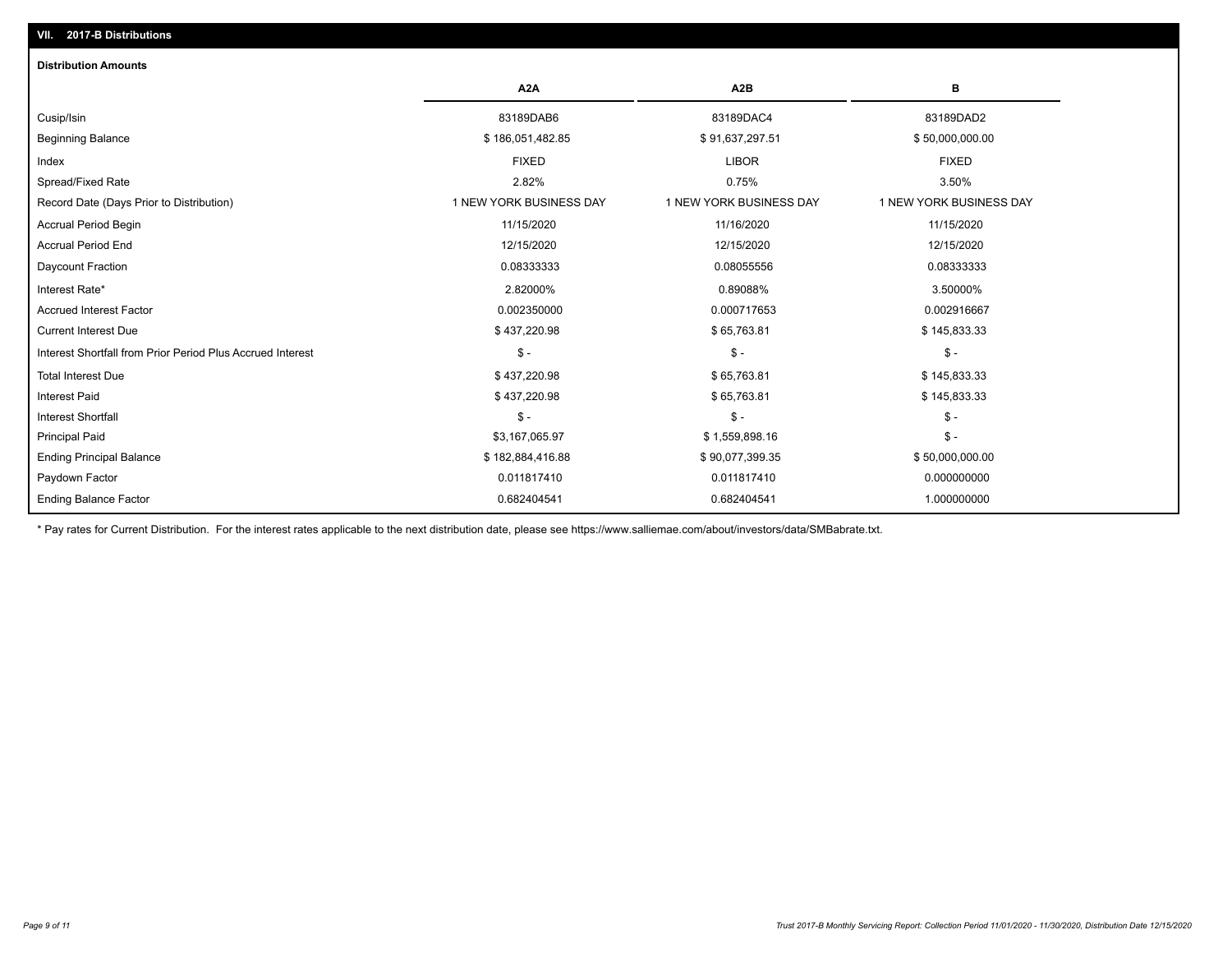## **Since Issued Total CPR**

$$
\text{total CPR} = 1 - \left(\frac{APB}{PPB}\right)^{\left(\frac{12}{MSC}\right)}
$$

APB = Actual period-end Pool Balance PPB = Projected period-end Pool Balance assuming no prepayments and no defaults Pool Balance = Sum(Principal Balance + Interest Accrued to Capitalize Balance) MSC = Months Since Cut-Off

### **Since-Issued Total Constant Prepayment Rate (CPR)**

Since-Issued Total CPR measures prepayments, both voluntary and involuntary, for a trust student loan pool over the life of a transaction. For each trust distribution, the actual month-end pool balance is compared against a month-end pool balance originally projected at issuance assuming no prepayments and defaults. For purposes of Since- Issued Total CPR calculations, projected period end pool balance assumes in-school status loans have up to a six month grace period before moving to repayment, grace status loans remain in grace status until their status end date and then to move to full principal and interest repayment, loans subject to interim interest or fixed payments during their in-school and grace period continue paying interim interest or fixed payments until full principal and interest repayment begins, all other trust loans are in full principal and interest repayment status, and that no trust loan in full principal and interest repayment moves from full principal and interest repayment status to any other status.